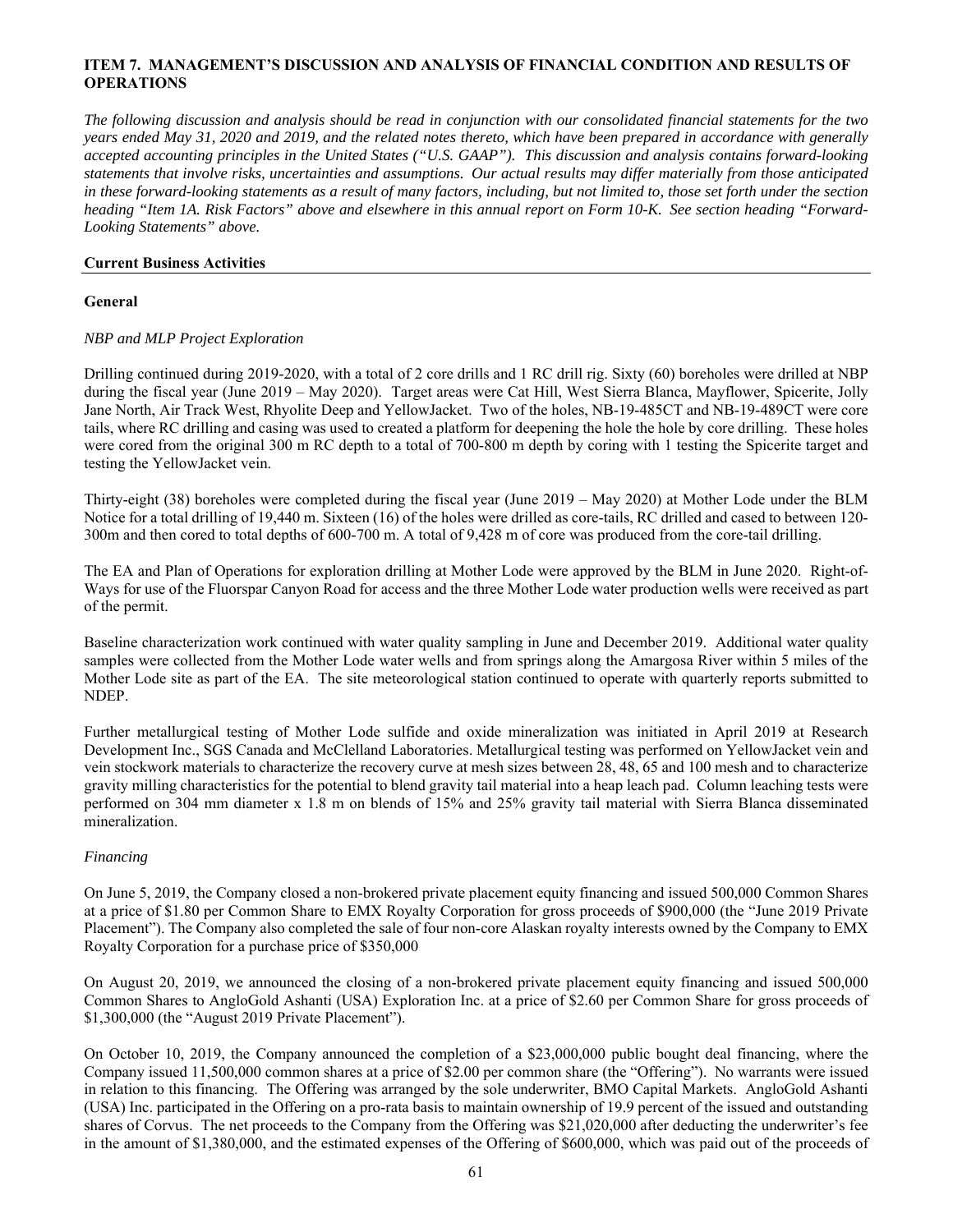the Offering. See "Item 2. Properties - Use of Proceeds" above for a discussion of the use of proceeds from the Offering.

### **2020 Outlook**

Exploration and development studies will continue during 2020-2021.

Baseline characterization data will continue to be collected at NBP and MLP, including water quality samples, invasive weed surveys and meteorological data.

### **Results of Operations**

### **Year ended May 31, 2020 Compared to Year ended May 31, 2019**

For the year ended May 31, 2020, the Company had a net loss of \$16,206,652 compared to a net loss of \$10,858,005 in the prior year. Included in net loss was \$3,389,637 (2019 - \$1,633,957) in stock-based compensation charges which was a result of stock options granted during the year and previously granted stock options which vested during the year. Stock-based compensation in the current year comprised of stock options granted on July 31, 2017, November 19, 2018 and April 9, 2019 which vested during the year and stock options granted on June 13, 2019, October 11, 2019 and February 3, 2020. The prior year had stock-based compensation arising from stock options granted on September 15, 2016 and July 31, 2017 which vested during the prior year and stock options granted on November 19, 2018 and April 9, 2019. The increase in loss of \$5,348,647 in the current year was due to a combination of factors discussed below.

The primary factor for the increase in net loss was the exploration expenditures of \$9,766,264 incurred in the current year compared to \$5,636,641 in the prior year. The exploration activities of the Company increased mainly due to an increase of \$3,975,181 incurred in the exploration in the current year compared with the prior year as the Company secured additional financing throughout the year and focused its exploration efforts on the NBP-MLP and partly due to increased stock-based compensation charges of \$294,760 during the current year compared to \$140,318 in the prior year.

Consulting expenses increased to \$1,931,197 (2019 - \$1,054,967) mainly due to an increase in stock-based compensation charges of \$1,591,400 during the current period compared to \$728,748 in the prior year and an increase in directors' fees due to the appointment of new chairman to the Board in March of 2019.

Insurance expenses increased to \$234,846 (2019 - \$213,548) mainly due to increased insurance premiums as a result of increased Director and Officer Liability coverage during the current year.

Investor relations expenses increased to \$1,631,230 (2019 - \$1,308,792) mainly due to an increase in stock-based compensation charges of \$470,910 during the current year compared to \$218,853 in the prior year, an increase in advertising and marketing, and an increase in investor relations-related travels during the current year as part of the Company's efforts to secure additional financing and financial advisory fees. The increase was offset by a decrease in investor fees during the current year as compared to the prior year.

Regulatory expenses increased to \$185,277 (2019 - \$162,313) mainly due to an increase in the base and variable fee paid to the TSX in the current year which was based on the Company's market capitalization.

Depreciation expenses increased to \$61,513 (2019 - \$15,069) and rent expenses decreased to \$18,179 (2019 - \$74,529) mainly due to the adoption of *Topic 842 – Leases*. Rent was classified as lease payment which was applied to lease liabilities and interest expenses.

Wages and benefits increased to \$2,264,435 (2019 - \$1,782,198) mainly due to an increase in stock-based compensation charges of \$1,006,308 during the current year compared to \$533,987 in the prior year, and an increase of \$51,553 in wages and benefits due to foreign exchange conversion. This increase was offset by a decrease of \$41,637 in employee expenses due to expenses associated with stock option exercises in the prior year.

Other expense categories that reflected only moderate change year over year were administration expenses of \$429 (2019 - \$430), office expenses of \$139,338 (2019 - \$119,687), professional fees of \$374,012 (2019 - \$376,322) and travel expenses of \$272,674 (2019 - \$275,602).

Other items amounted to an income of \$672,742 compared to \$162,093 in the prior year. There was an increase in foreign exchange gain of \$417,332 (2019 – \$85,258), which is the result of factors outside of the Company's control and an increase in interest income of \$255,410 (2019 - \$76,835) as a result of more investment in cashable GIC's during the current year.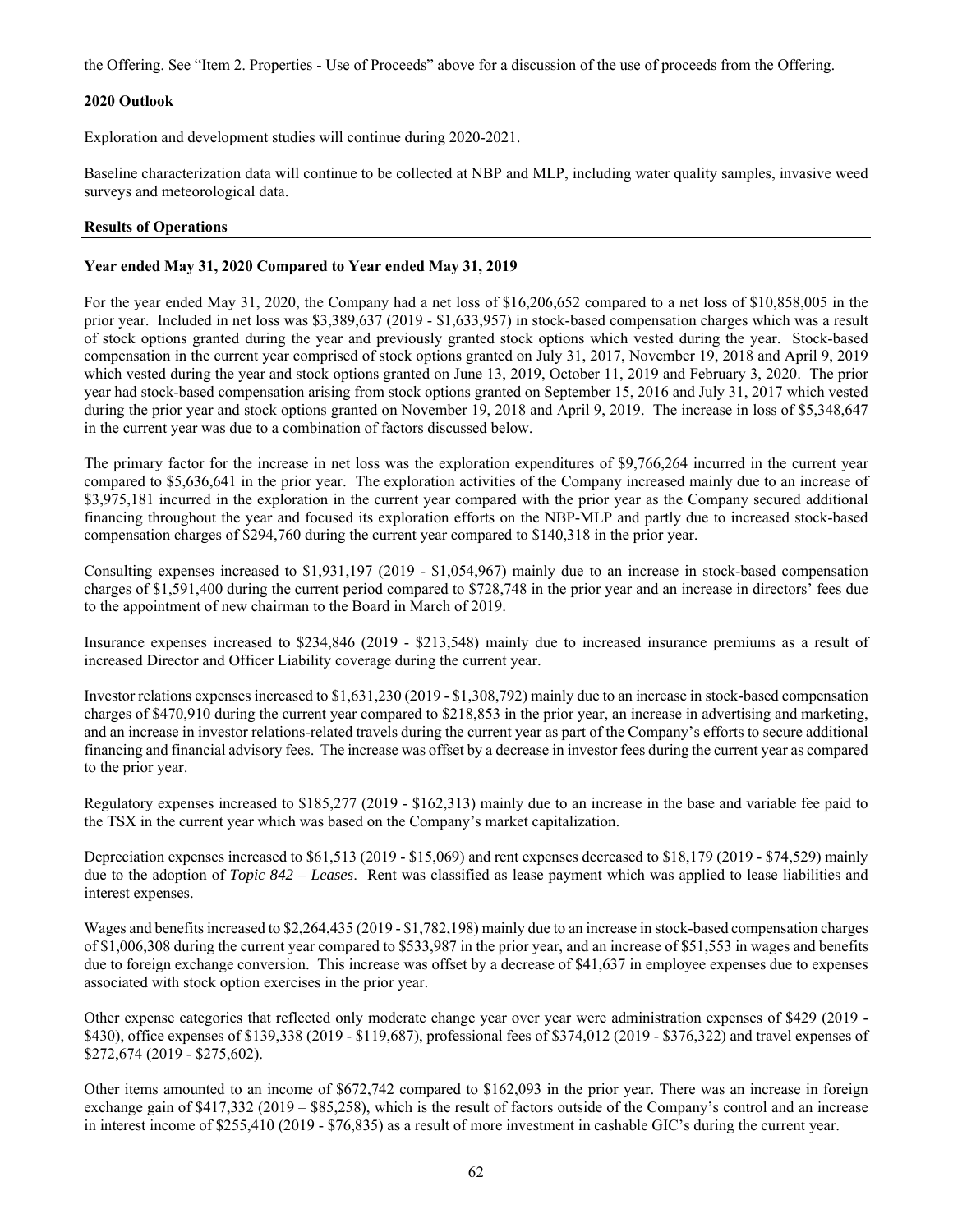## **Three months ended May 31, 2020 Compared to Three months ended May 31, 2019**

For the three months ended May 31, 2020, the Company had a net loss of \$6,181,351 compared to a net loss of \$2,862,083 in the comparative period of the prior year. Included in net loss was \$943,940 (2019 - \$671,809) in stock-based compensation charges which is a result of stock options granted during the period and previously granted stock options which vested during the period. Stock-based compensation in the current period comprised of stock options granted on July 31, 2017, November 19, 2018, April 9, 2019, June 13, 2019, October 11, 2019 and February 3, 2020 which vested during the period. The prior period comparative had stock-based compensation arising from stock options granted on July 31, 2017 and November 19, 2018, and April 9, 2019 which vested during the comparative period of the prior year. The increase in loss of \$3,319,268 in the three month period of the current year was due to a combination of factors discussed below.

The primary factor for the increase in the net loss was the exploration expenditures of \$4,996,972 incurred in the current period compared to \$1,418,450 in the comparative period of the prior year. The exploration activities of the Company increased mainly due to an increase of \$3,549,218 incurred in the exploration in the current period compared with the comparative period of the prior year as the Company secured further financing in October 2019 and partly due to increased stock-based compensation charges of \$84,532 during the current period compared to \$55,228 in the comparative period of the prior year.

Consulting fees increased to \$531,017 (2019 - \$391,083) mainly due to an increase in stock-based compensation charges of \$445,169 during the current period compared to \$305,614 in the comparative period of the prior year.

Investor relations expenses increased to \$321,424 (2019 - \$305,952) mainly due to an increase in stock-based compensation charges of \$134,788 during the current period compared to \$88,177 in the comparative period of the prior year. The increase was offset by a decrease in investor relations fees and investor relations-related activities and travels decreased in April and May 2020 due to the global pandemic.

Regulatory expenses decreased to \$11,329 (2019 - \$59,932) mainly due to higher base and variable fee paid to the TSX in the comparative period of the prior year.

Depreciation expenses increased to \$14,508 (2019 - \$3,807) and rent expenses decreased to \$567 (2019 - \$19,008) mainly due to the adoption of *Topic 842 – Leases*. Rent was classified as lease payment which was applied to lease liabilities and interest expenses.

Travel expenses decreased to \$48,609 (2019 - \$87,263) mainly due to fewer property tours conducted during the current period due to the global pandemic as compared to the comparative period of the prior year.

Wages and benefits increased to \$507,894 (2019 - \$446,545) mainly due to an increase in stock-based compensation charges of \$271,726 during the current period compared to \$218,272 in the comparative period of the prior year.

Other expense categories that reflected only moderate change period over period were administration expenses of \$107 (2019 - \$107), insurance expenses of \$62,406 (2019 - \$55,757), office expenses of \$47,198 (2019 - \$33,753), and professional fees of \$104,070 (2019 - \$108,921).

Other items amounted to an income of \$464,750 compared to \$68,495 in the prior period. There was an increase in foreign exchange to a gain of \$390,896 (2019 - \$46,601), which was the result of factors outside of the Company's control and an increase in interest income of \$73,854 (2019 - \$21,894) as a result of more investment in cashable GIC's during the current period.

## **Liquidity and Capital Resources**

The Company has no revenue generating operations from which it can internally generate funds. To date, the Company's ongoing operations have been financed by the sale of its equity securities by way of public offerings, private placements and the exercise of incentive stock options and share purchase warrants. The Company believes that it will be able to secure additional private placements and public financings in the future, although it cannot predict the size or pricing of any such financings. In addition, the Company can raise funds through the sale of interests in its mineral properties, although current market conditions have substantially reduced the number of potential buyers/acquirers of any such interest(s). This situation is unlikely to change until such time as the Company can develop a bankable feasibility study on one of its projects. When acquiring an interest in mineral properties through purchase or option, the Company will sometimes issue Common Shares to the vendor or optionee of the property as partial or full consideration for the property interest in order to conserve its cash.

The Company reported cash and cash equivalents of \$14,913,158 as at May 31, 2020 compared to \$4,145,085 as at May 31, 2019. The change in cash position was the net result of \$12,816,646 used for operating activities, \$51,705 used for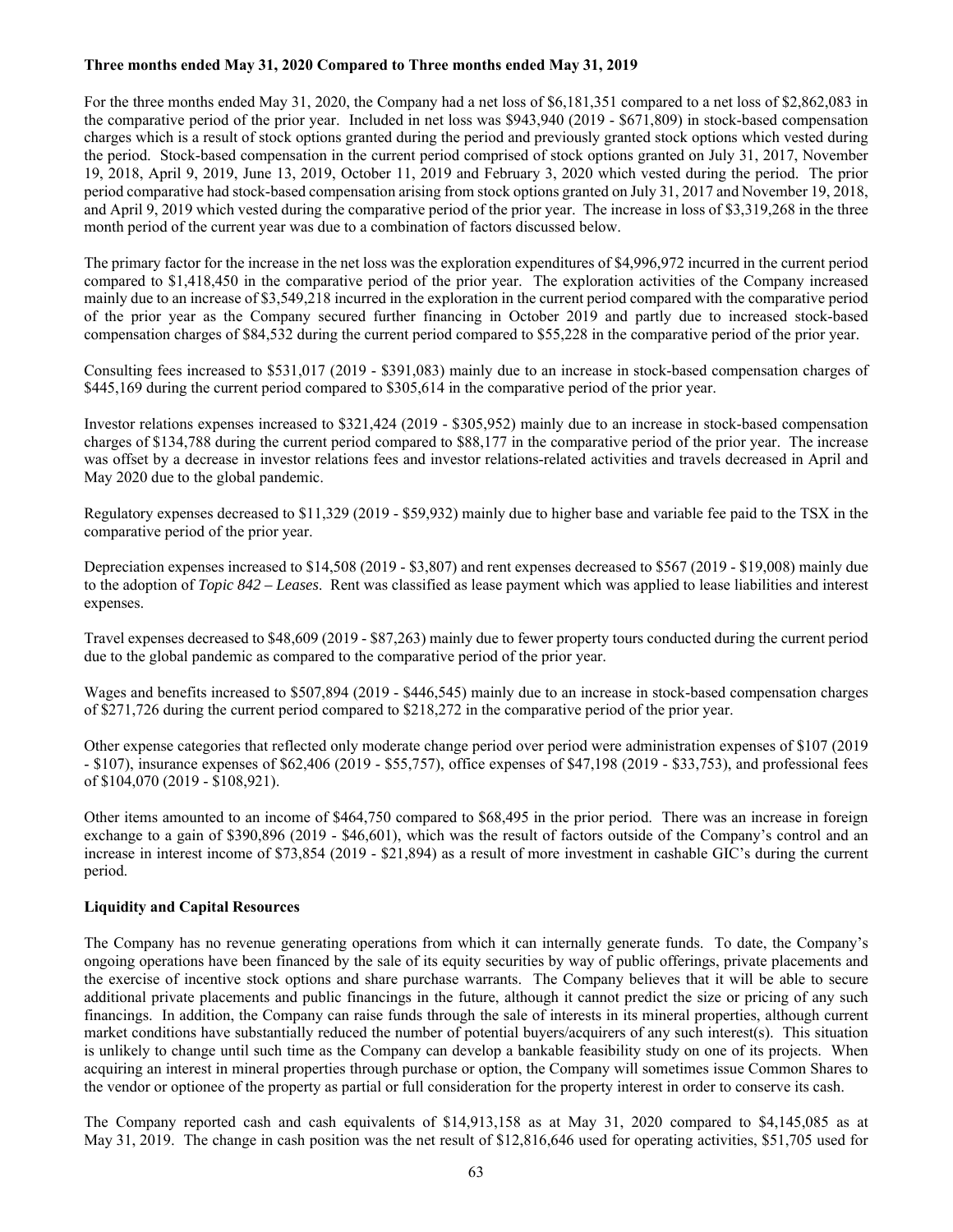capitalized acquisition costs, \$5,151 used on property and equipment, and \$25,200,000 received from the private placements of common shares in June 2019 and August 2019 and a public bought deal equity financing in October 2019 during the year ended May 31, 2020.

As at May 31, 2020, the Company had working capital of \$14,568,048 compared to working capital of \$4,204,082 as at May 31, 2019. On June 5, 2019, the Company closed a non-brokered private placement equity financing and issued 500,000 common shares at a price of \$1.80 per share for gross proceeds of \$900,000 and sold its non-core Alaskan royalty interests for a purchase price of \$350,000, before legal fees. On August 19, 2019, the Company closed a private placement equity financing and issued 500,000 common shares at a price of \$2.60 per common share for gross proceeds of \$1,300,000. On October 10, 2019, the Company closed a public bought deal equity financing and issued 11,500,000 common shares at a price of \$2.00 per common share for gross proceeds of \$23,000,000.

The Company expects that it will operate at a loss for the foreseeable future and believes the current cash and cash equivalents will be sufficient for it to maintain its currently held properties, and fund its currently anticipated general and administrative costs. In any event, the Company will be required to raise additional funds, again through public or private equity financings in the future in order to continue in business. Should such financing not be available in that time-frame, the Company will be required to reduce its activities and will not be able to carry out all of its presently planned exploration and, if warranted, development activities at the NBP and the MLP on its currently anticipated scheduling.

Despite the Company's success to date in raising significant equity financing to fund its operations, there is significant uncertainty that the Company will be able to secure any additional financing in the current or future equity markets. See "Risk Factors – We will require additional financing to fund exploration and, if warranted, development and production". Failure to obtain additional financing could have a material adverse effect on our financial condition and results of operation and could cast uncertainty on our ability to continue as a going concern. The quantity of funds to be raised and the terms of any proposed equity financing that may be undertaken will be negotiated by management as opportunities to raise funds arise. Specific plans related to the use of proceeds will be devised once financing has been completed and management knows what funds will be available for these purposes. Due to this uncertainty, if the Company is unable to secure additional financing, it may be required to reduce all discretionary activities at the NBP and the Mother Lode Property to preserve its working capital to fund anticipated non-discretionary expenditures in the future.

The Company has no exposure to any asset-backed commercial paper. Other than cash held by its subsidiaries for their immediate operating needs in Alaska and Nevada, all of the Company's cash reserves are on deposit with a major Canadian chartered bank. The Company does not believe that the credit, liquidity or market risks with respect thereto have increased as a result of the current market conditions. However, in order to achieve greater security for the preservation of its capital, the Company has, of necessity, been required to accept lower rates of interest, which has also lowered its potential interest income.

## **Off-Balance Sheet Arrangements**

The Company has no off-balance sheet arrangements.

## **Environmental Regulations**

The operations of the Company may in the future be affected from time to time in varying degrees by changes in environmental regulations, including those for future removal and site restoration costs. Both the likelihood of new regulations and their overall effect upon the Company vary greatly and are not predictable. The Company's policy is to meet or, if possible, surpass standards set by relevant legislation by application of technically proven and economically feasible measures.

## **Critical Accounting Policies**

#### *Basis of presentation*

These consolidated financial statements are presented in Canadian dollars and have been prepared in accordance with generally accepted accounting principles in the United States ("US GAAP").

## *Basis of consolidation*

These consolidated financial statements include the accounts of the Company and its wholly-owned subsidiaries (collectively, the "Group"), Corvus Gold (USA) Inc. ("Corvus USA") (a Nevada corporation), Corvus Gold Nevada Inc. ("Corvus Nevada") (a Nevada corporation), Raven Gold Alaska Inc. ("Raven Gold") (an Alaska corporation), SoN Land and Water LLC ("SoN") (a Nevada limited liability company) and Mother Lode Mining Company LLC (a Nevada limited liability company). All intercompany transactions and balances were eliminated upon consolidation.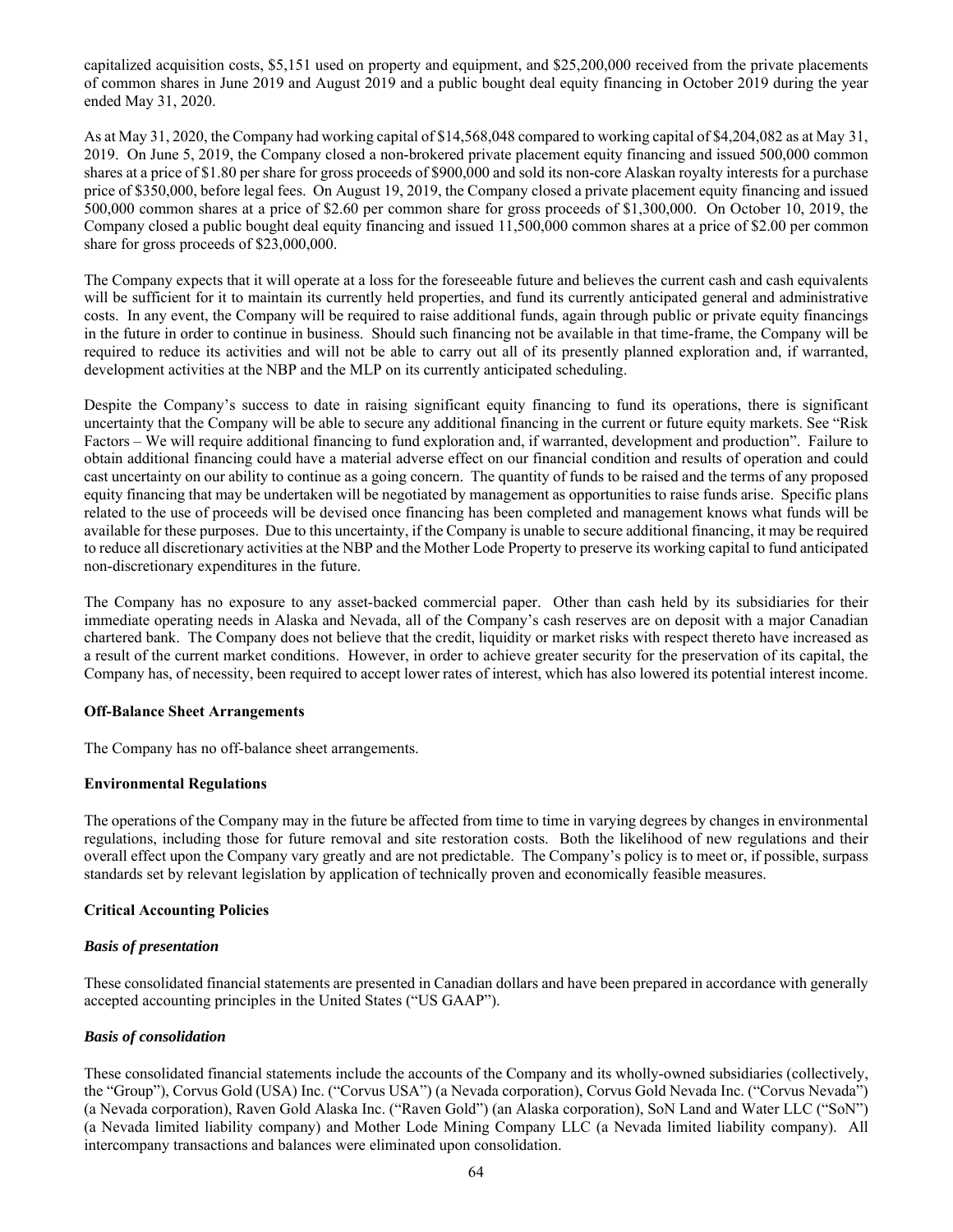#### *Significant judgments, estimates and assumptions*

The preparation of these financial statements in accordance with US GAAP requires management to make certain estimates, judgments and assumptions that affect the reported amounts of assets and liabilities at the date of the financial statements and reported amounts of expenses during the reporting year. Actual outcomes could differ from these estimates. These financial statements include estimates which, by their nature, are uncertain. The impacts of such estimates are pervasive throughout the financial statements, and may require accounting adjustments based on future occurrences. Revisions to accounting estimates are recognized in the year in which the estimate is revised and future periods if the revision affects both current and future years. These estimates are based on historical experience, current and future economic conditions and other factors, including expectations of future events that are believed to be reasonable under the circumstances.

## *Significant estimates*

Significant assumptions about the future and other sources of estimation uncertainty that management has made at the end of the reporting year, that could result in a material adjustment to the carrying amounts of assets and liabilities, in the event that actual results differ from assumptions made, relate to, but are not limited to, the carrying value and the recoverability of the capitalized acquisition costs, the assumptions used to determine the fair value of stock-based compensation, and the estimated amounts of reclamation and environmental obligations.

## *Significant judgments*

Critical accounting judgments are accounting policies that have been identified as being complex or involving subjective judgments or assessments. The Company made the following critical accounting judgments:

- The determination of deferred tax assets and liabilities.
- The analysis of resource calculations, drill results, laboratory work, etc., which can impact the Company's assessment of impairments, and provisions, if any, for environmental rehabilitation and restorations.
- The determination of functional currency. Using the currency of the primary economic environment in which each of the parent company and its subsidiaries operates.
- The assessment of the Company's ability to continue as a going concern.

## *Cash and cash equivalents*

Cash equivalents include highly liquid investments in term deposits that are readily convertible to known amounts of cash with original maturities of three months or less, and term deposits with original term of maturities greater than three months but are cashable after 30 days with no penalties, and are subject to an insignificant risk of change in value.

## *Foreign currency translation*

The presentation currency of the Company is the Canadian dollar.

The functional currency of each of the parent company and its subsidiaries is measured using the currency of the primary economic environment in which that entity operates. The functional currency of Corvus USA, Corvus Nevada, Raven Gold, SoN, and Mother Lode Mining Company LLC is US dollars, and for the Company the functional currency is Canadian dollars.

## *Transactions and balances*

Foreign currency transactions are translated into the functional currency using the exchange rates prevailing at the date of the transaction. Foreign currency monetary items are translated at the year-end exchange rate. Non-monetary items measured at historical cost continue to be carried at the exchange rate at the date of the transaction. Non-monetary items measured at fair value are reported at the exchange rate at the date when fair values were determined.

Exchange differences arising on the translation of monetary items or on settlement of monetary items are recognized in profit or loss in the Statement of Operations and Comprehensive Loss in the year in which they arise.

Exchange differences arising on the translation of non-monetary items are recognized in other comprehensive income (loss) in the Statement of Operations and Comprehensive Loss to the extent that gains and losses arising on those non-monetary items are also recognized in other comprehensive income (loss). Where the non-monetary gain or loss is recognized in profit or loss, the exchange component is also recognized in profit or loss.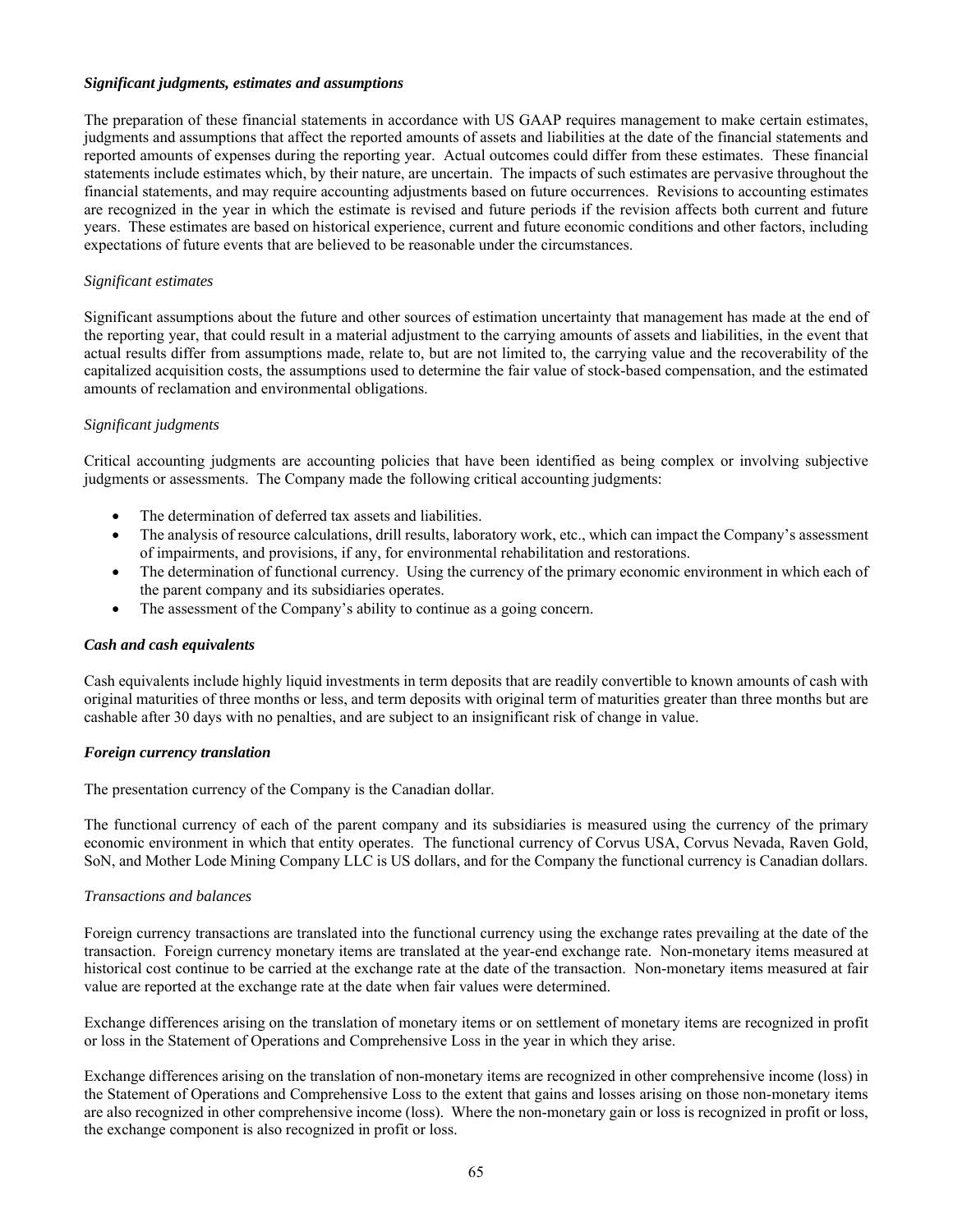## *Parent and Subsidiary Companies*

The financial results and position of foreign operations whose functional currency is different from the presentation currency are translated as follows:

- Assets and liabilities are translated at year-end exchange rates prevailing at that reporting date; and
- Income and expenses are translated at monthly average exchange rates during the year.

Exchange differences arising on translation of foreign operations are transferred directly to the Group's exchange difference on translating foreign operations in the Statement of Operations and Comprehensive Loss and are reported as a separate component of shareholders' equity titled "Cumulative Translation Differences". These differences are recognized in profit or loss in the year in which the operation is disposed of.

# *Property and equipment*

## *Recognition and measurement*

On initial recognition, property and equipment are valued at cost, being the purchase price and directly attributable costs of acquisition or construction required to bring the asset to the location and condition necessary to be capable of operating in the manner intended by the Company, including appropriate borrowing costs and the estimated present value of any future unavoidable costs of dismantling and removing items.

Property and equipment is subsequently measured at cost less accumulated depreciation, less any accumulated impairment losses, with the exception of land which is not depreciated.

When parts of an item of property and equipment have different useful lives, they are accounted for as separate items (major components) of property and equipment.

## *Subsequent costs*

The cost of replacing part of an item of property and equipment is recognized in the carrying amount of the item if it is probable that the future economic benefit embodied within the part will flow to the Company and its cost can be measured reliably. The carrying amount of the replaced part is derecognized. The costs of the day-to-day servicing of property and equipment are recognized in profit or loss as incurred.

## *Major maintenance and repairs*

Subsequent costs are included in the asset's carrying amount or recognized as a separate asset, as appropriate, only when it is probable that future economic benefits associated with the item will flow to the Company and the cost of the item can be measured reliably. All other repairs and maintenance expenditures are charged to profit or loss during the financial year in which they are incurred.

## *Gains and losses*

Gains and losses on disposal of an item of property and equipment are determined by comparing the proceeds from disposal with the carrying amount, and are recognized net within other items in profit or loss.

## *Depreciation*

Depreciation is recognized in profit or loss on a declining-balance basis at the following annual rates:

| Computer equipment | $\overline{\phantom{0}}$ | 30% declining balance |
|--------------------|--------------------------|-----------------------|
| <b>Vehicles</b>    |                          | 30% declining balance |
| Tent               |                          | 20% declining balance |

Additions during the year are depreciated at one-half the annual rates.

Depreciation methods, useful lives and residual values are reviewed at each financial year-end and adjusted if appropriate.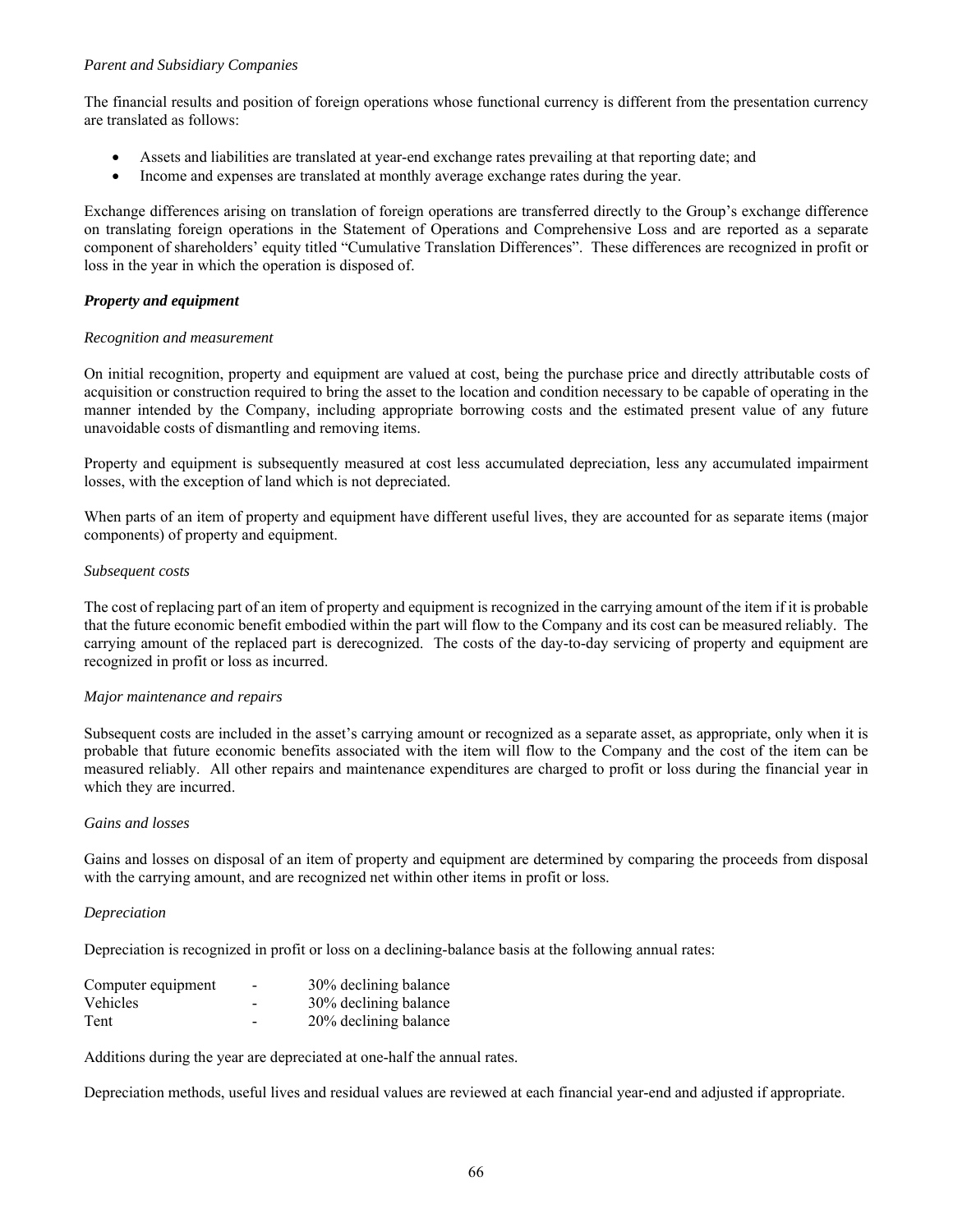### *Mineral properties and exploration and evaluation expenditures*

The Company's mineral projects are currently in the exploration and evaluation phase. All direct costs related to the acquisition of mineral property interests are capitalized. Mineral property exploration costs are expensed as incurred. At such time that the Company determines that a mineral property can be economically developed, subsequent mineral property expenses will be capitalized during the development of such property.

### *Impairment of long-lived assets*

The Company assesses long-lived assets for impairment or when facts and circumstances suggest that the carrying amount of an asset may exceed its recoverable amount. Impairment analysis includes assessment of the following circumstances: a significant decrease in the market price of a long-lived asset or asset group; a significant adverse change in the extent or manner in which a long-lived asset or asset group is being used or in its physical condition; a significant adverse change in legal factors or in the business climate that could affect the value of a long-lived asset or asset group, including an adverse action or assessment by a regulator; an accumulation of costs significantly in excess of the amount originally expected for the acquisition or construction of a long-lived asset or asset group; a current-period operating or cash flow loss combined with a history of operating or cash flow losses or a projection or forecast that demonstrates continuing losses associated with the use of a longlived asset or asset group; a current expectation that, more likely than not, a long-lived asset or asset group will be sold or otherwise disposed of significantly before the end of its previously estimated useful life. The term more likely than not refers to a level of likelihood that is more than 50%.

### *Asset retirement obligations*

The Company records a liability based on the best estimate of costs for site closure and reclamation activities that the Company is legally or contractually required to remediate at the time environmental disturbance occurs. The provision for closure and reclamation liabilities is estimated using expected cash flows based on engineering and environmental reports and accreted to full value over time through periodic charges to profit or loss. As at May 31, 2020, the Company recorded a provision of \$373,103 (USD 270,000) (2019 - \$419,286 (USD 310,000)) for environmental rehabilitation.

### *Income taxes*

The Company accounts for income taxes under the asset and liability method. Deferred tax assets and liabilities are recognized for the future tax consequences attributable to differences between the financial statement carrying amounts of existing assets and liabilities and their respective tax bases. Deferred tax assets and liabilities are measured using enacted tax rates expected to apply to taxable income in the years in which those temporary differences are expected to be recovered or settled. Under the asset and liability method, the effect on deferred tax assets and liabilities of a change in tax rates is recognized in income in the period that includes the enactment date. A valuation allowance is recognized if it is more likely than not that some portion or the entire deferred tax asset will not be realized.

## *Share capital*

The proceeds from the exercise of stock options, warrants and escrow shares are recorded as share capital in the amount for which the option, warrant or escrow share enabled the holder to purchase a share in the Company.

Commissions paid to agents, and other related share issuance costs, such as legal, auditing, and printing, on the issue of the Company's shares are charged directly to share capital.

### *Valuation of equity units issued in private placements*

The Company has adopted a residual value method with respect to the measurement of shares and warrants issued as private placement units. The residual value method first allocates value to the more easily measurable component based on fair value and then the residual value, if any, to the less easily measurable component.

The fair value of the common shares issued in the private placements was determined to be the more easily measurable component and were valued at their fair value, as determined by the closing quoted bid price on the announcement date. The balance, if any, is allocated to the attached warrants. Any fair value attributed to the warrants is recorded as contributed surplus. Upon exercise of the warrants, the related fair value is reallocated to share capital.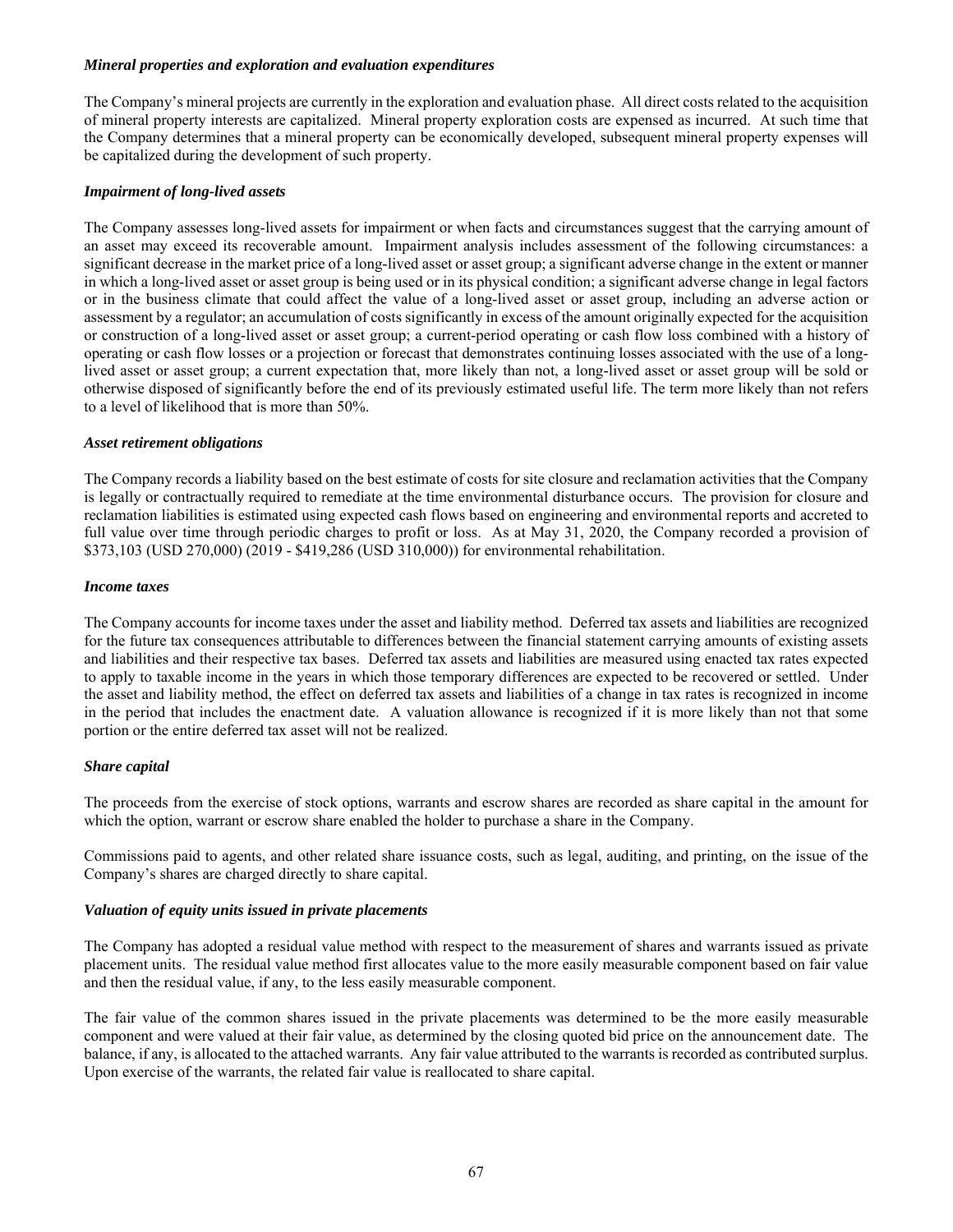## *Earnings (loss) per share*

Basic loss per share is calculated using the weighted average number of common shares outstanding during the year. The Company uses the treasury stock method to compute the dilutive effect of options, warrants and similar instruments. Under this method, the dilutive effect on earnings (loss) per share is calculated presuming the exercise of outstanding options, warrants and similar instruments. It assumes that the proceeds of such exercise would be used to repurchase common shares at the average market price during the year. However, the calculation of diluted loss per share excludes the effects of various conversions and exercise of options and warrants that would be anti-dilutive. For the year ended May 31, 2020, 12,345,000 outstanding stock options  $(2019 - 10,000,000)$  were not included in the calculation of diluted earnings (loss) per share as their inclusion was anti-dilutive.

### *Stock-based compensation*

The Company follows the provisions of Financial Accounting Standards Board Accounting Standards Codification Section 718 "Compensation - Stock Compensation", which establishes accounting for equity based compensation awards to be accounted for using the fair value method. The Company uses the Black-Scholes option pricing model to determine the grant date fair value of the awards. Compensation expense is measured at the grant date and recognized over the requisite service period, on a straight line basis, which is generally the vesting period. Upon exercise of stock options, the related fair value is reallocated to share capital.

### *Non-monetary transactions*

All non-monetary transactions are measured at the fair value of the asset surrendered or the asset received, whichever is more reliable, unless the transaction lacks commercial substance or the fair value cannot be reliably established. The commercial substance requirement is met when the future cash flows are expected to change significantly as a result of the transaction. When the fair value of a non-monetary transaction cannot be reliably measured, it is recorded at the carrying amount (after reduction, when appropriate, for impairment) of the asset given up adjusted by the fair value of any monetary consideration received or given. When the asset received or the consideration given up is shares in an actively traded market, the value of those shares will be considered fair value.

### *Joint venture accounting*

Where the Company's exploration and development activities are conducted with others, the accounts reflect only the Company's proportionate interest in such activities. The Company currently is not a party to any joint venture arrangements.

## *Leases*

The Company recognizes a right-of-use asset and a lease liability at the lease commencement date. The right-of-use asset is initially measured at cost, based on the initial amount of the lease liability. The assets are depreciated to the earlier of the end of the useful life of the right-of-use asset or the lease term using the straight-line method as this most closely reflects the expected pattern of consumption of the future economic benefits. The lease term includes periods covered by an option to extend if the Company is reasonably certain to exercise that option. In addition, the right-of-use asset is periodically adjusted for certain remeasurements of the lease liability.

The lease liability is initially measured at the present value of the lease payments that are not paid at the commencement date, discounted using the interest rate implicit in the lease or, if that rate cannot be readily determined, the Company's incremental borrowing rate.

The ongoing lease liability is measured at amortized cost using the effective interest method. It is measured when there is a change in future lease payments, if there is a change in the Company's estimate of the amount expected to be payable under a residual value guarantee, or if the Company changes its assessment of whether it will exercise a purchase, extension or termination option.

When the lease liability is remeasured in this way a corresponding adjustment is made to the carrying amount of the right-ofuse asset or is recorded in profit or loss if the carrying amount of the right-of-use asset has been reduced to zero.

## *Recently Issued Accounting Standards Updates*

*Accounting Standards Update No. 2019-01 Leases (Topic 842): Codification Improvements.* In March 2019, the FASB issued amendments on certain aspects of the new leasing standards. Accounting Standards Update 2019-01 addresses the following issues: Determining the fair value of the underlying asset by lessors that are not manufactures or dealers; statement of cash